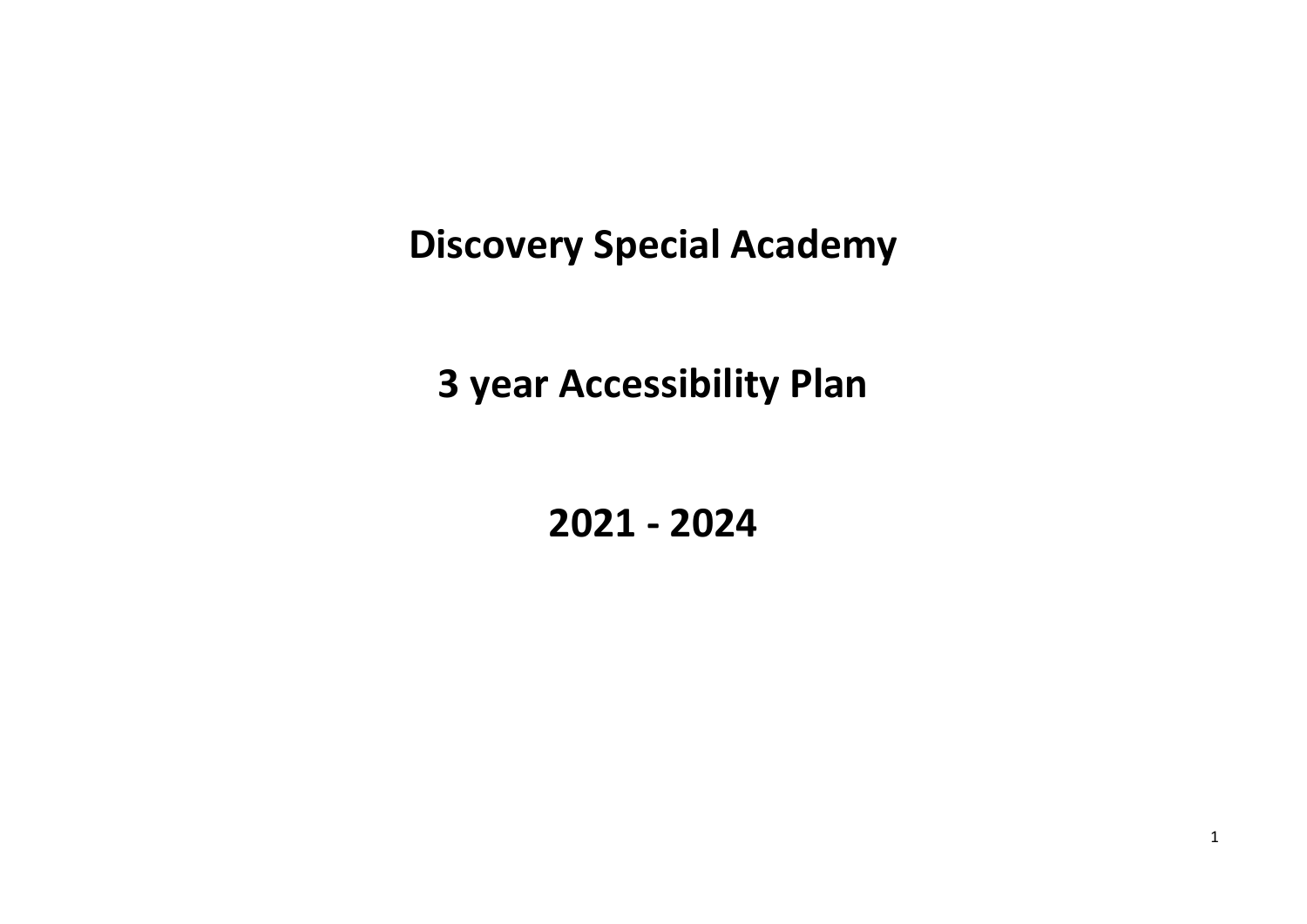#### **Purpose**

Under the Equality Act 2010 all schools/academies should have an Accessibility Plan. The Equality Act 2010 replaced all existing equality legislation, including the Disability Discrimination Act. The effect of the law is the same as in the past, meaning that "schools cannot unlawfully discriminate against pupils because of sex, race, disability, religion or belief and sexual orientation". According to the Equality Act 2010 a person has a disability if:

(a) He or she has a physical or mental impairment, and

(b) The impairment has a substantial and long-term adverse effect on his or her ability to carry out normal day-to-day activities.

# **Scope**

The Accessibility Plan contains relevant and timely actions to:-

Increase access to the curriculum for pupils with a disability, expanding the curriculum as necessary to ensure that pupils with a disability are as equally prepared for life as are the able-bodied pupils. This covers teaching and learning and the wider curriculum of the school such as participation in after-school clubs, leisure and cultural activities or educational visits – it also covers the provision of specialist or auxiliary aids and equipment, which may assist these pupils in accessing the curriculum within a reasonable timeframe;

Improve and maintain access to the physical environment of the academy, adding specialist facilities as necessary – this covers improvements to the physical environment of the school and physical aids to access education within a reasonable timeframe;

Improve the delivery of written information to pupils, staff, parents and visitors with disabilities; examples might include hand-outs, timetables, textbooks and information about the academy and academy events; the information should be made available in various preferred formats within a reasonable timeframe.

This Accessibility Plan should be read in conjunction with other related TVE policies and guidance documents.

#### **Ethos and values**

The Trust Board of Discovery Special Academy (Tees Valley Education) and Local Academy Committee (LAC) is fully committed to meeting the requirements of both the Equality Act 2010, as applicable to those staff, pupils and members of the public who have restricted:

Mobility **Physical co-ordination** Manual dexterity Continence Ability to lift, carry or move everyday objects Speech, hearing or eyesight Cognitive Ability, memory, or ability to learn, The Communisty Risk perception or physical danger concentrate or understand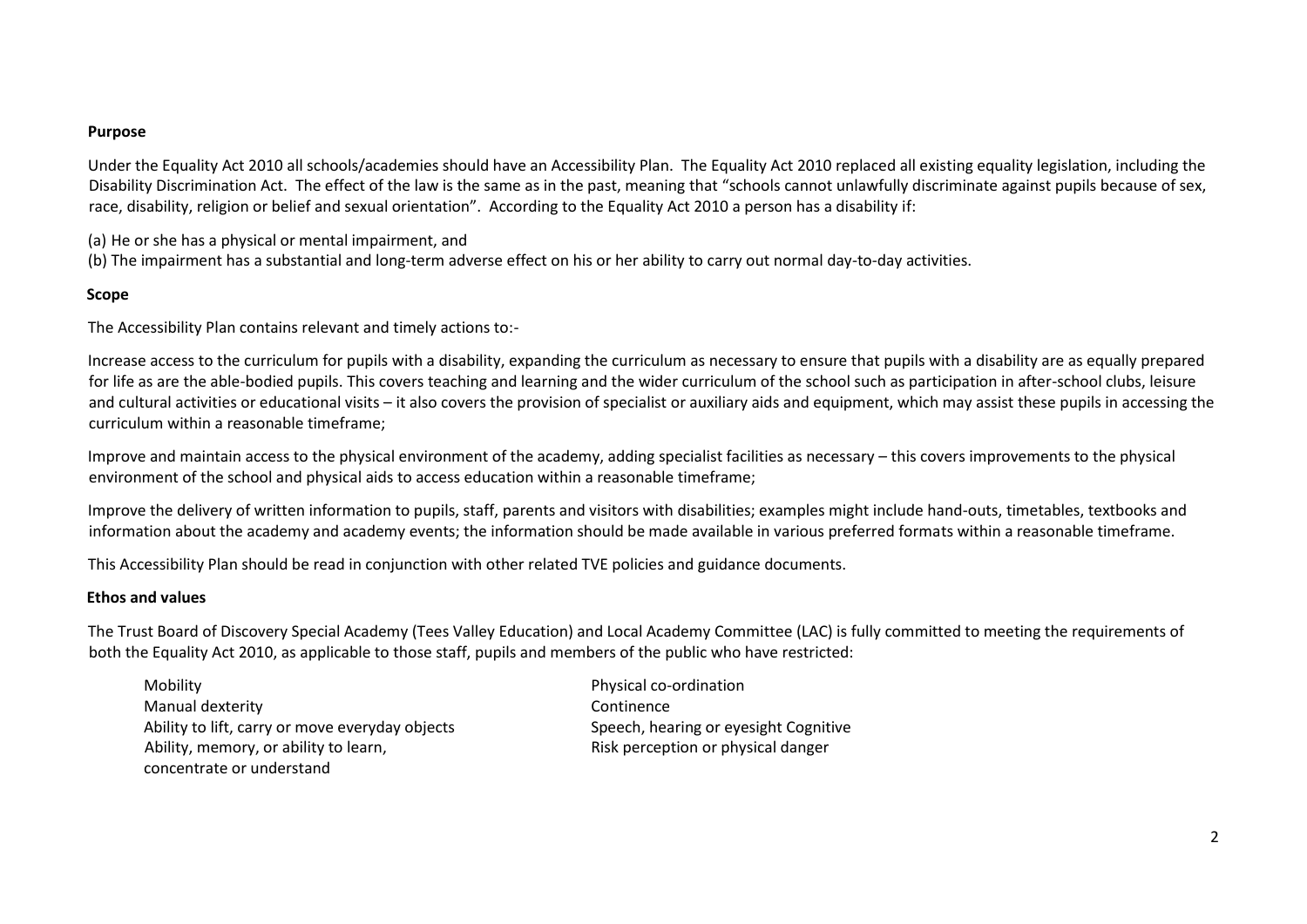We have made a clear commitment in our values, vision and ethos statement that we are a fully inclusive academy and respect and celebrate diversity and difference.

The Trust Board devolves responsibility to the Head Teacher to **make any and all reasonable adjustments** as necessary to the academy and its infrastructure, so that:

- No person accessing the academy site is served less favourably by way of their disability, or unable to access any necessary part of it.
- Any person with a disability is able to play a full and active part in all aspects of academy life.
- Any pupil with a disability has equal and full access to all aspects of the curriculum and its delivery, as well as extra-curricular activities.  $\Box$  No pupils' standard of attainment or achievement should be compromised as a result of disability.

### **Monitoring and Evaluation**

The Accessibility Plan is listed as a statutory document of the Department for Education's guidance on statutory policies for schools. The Plan must be reviewed every three years and approved by TVE Trust Board and published on the academy website.

At Discovery Special Academy, the accessibility plan will form part of the Finance and Resource Committee work and will be monitored by the Head

Teacher and evaluated by the Co-CEO's and relevant Trust Board members. The Accessibility Plan is structured to complement and support a number of TVE polices.

# **Management and process**

The accessibility plan will be managed and co-ordinated on a day to day basis by the Academy Business Manager, SEND Inclusion Officer and the Deputy Head Teacher / SENDCo, ensuring that:

- The individual needs of pupils will be assessed prior to admission to the academy
- Relevant staff will work closely with parents and other agencies to agree the most appropriate support for pupils with disabilities. Multi-agency meetings will be held as necessary to share knowledge and information and review the effectiveness of provision.
- Every effort will be made to include pupils with a disability into all activities, and where possible, we may provide aids and devote additional resources to ensure this is the case.
- Any strategies put in place will be shared with those affected, monitored for effectiveness and adjusted accordingly as a result of changing circumstances.
- Information on the specific needs of pupils with a disability will be disseminated to all relevant staff either in hard copy, by email, or in person.

#### **Physical Access**

There is excellent physical accessibility to all areas within Discovery Special Academy. The buildings within the academy site has the following features:

- Non-stepped access/egress
- Adequate space in circulation areas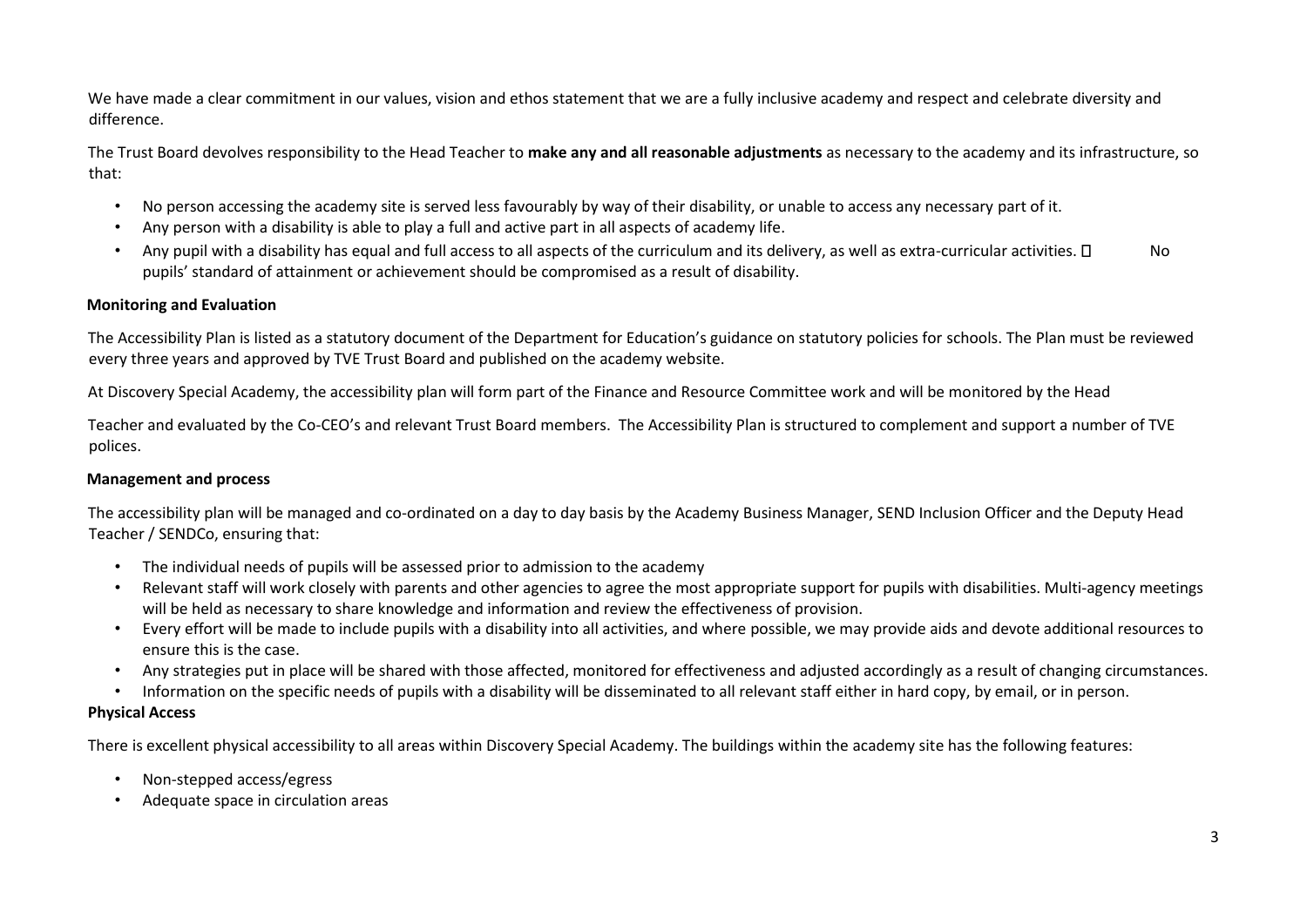- Disabled access toilets and changing facilities
- Disabled access to all communal and eating areas

## This is be further enhanced by:

- Assessing the safety needs for pupils with a disability (P.E.E.Ps) that may affect their physical or emotional well-being. This will inform further modifications as reasonably practicable.
- Continually reviewing the environment of the academy and the way we plan, prepare and deliver the curriculum, adapting to the needs of new users of the academies facilities.

The requirements of the DDA will be taken into account when planning any changes to the premises (including minor improvements) as we develop and expand the academy facilities.

#### **Organisation and access to the curriculum**

The academy has an ethos of making pupils feel safe and treating all stakeholders with dignity, regardless of their disability. All pupils have access to a diverse and enriching curriculum, which may be modified where necessary, according to individual need. We will also undertake the following actions:

- Developing an understanding of disability with all pupils through positive role models across the curriculum  $\Box$  Avoiding using stereotypes
- Developing language that emphasises the person rather than the disability
- Continually reviewing our extra-curricular and enrichment provision to ensure all pupils with a disability can be included and where this is not possible, provide learning experiences which promote similar development of knowledge and understanding.
- Where reasonably practicable, prescribed medical procedures will be followed to ensure equality of access for pupils, carried out by appropriately trained staff.

# **Improving information to pupils, staff, parents/carers and visitors**

- Any learning materials provided to pupils will be modified by teaching staff to take account of their disabilities and maximise progress. Ongoing CPD will be given to staff in response to our self-evaluation and particular needs of needs
- Where there is a physical modification needed to improve information sharing (e.g. projector software for visual impairment, radio-aid for hearing impairment) we will work with relevant agencies to seek funding and train staff and pupils.
- We will accommodate parents with a disability or other needs to the best of our ability by providing additional services as needed. e.g. ensuring there is a sign language interpreter at meetings, ensuring text is provided in large print, allocating a key member of staff to communicate essential information where literacy is a barrier.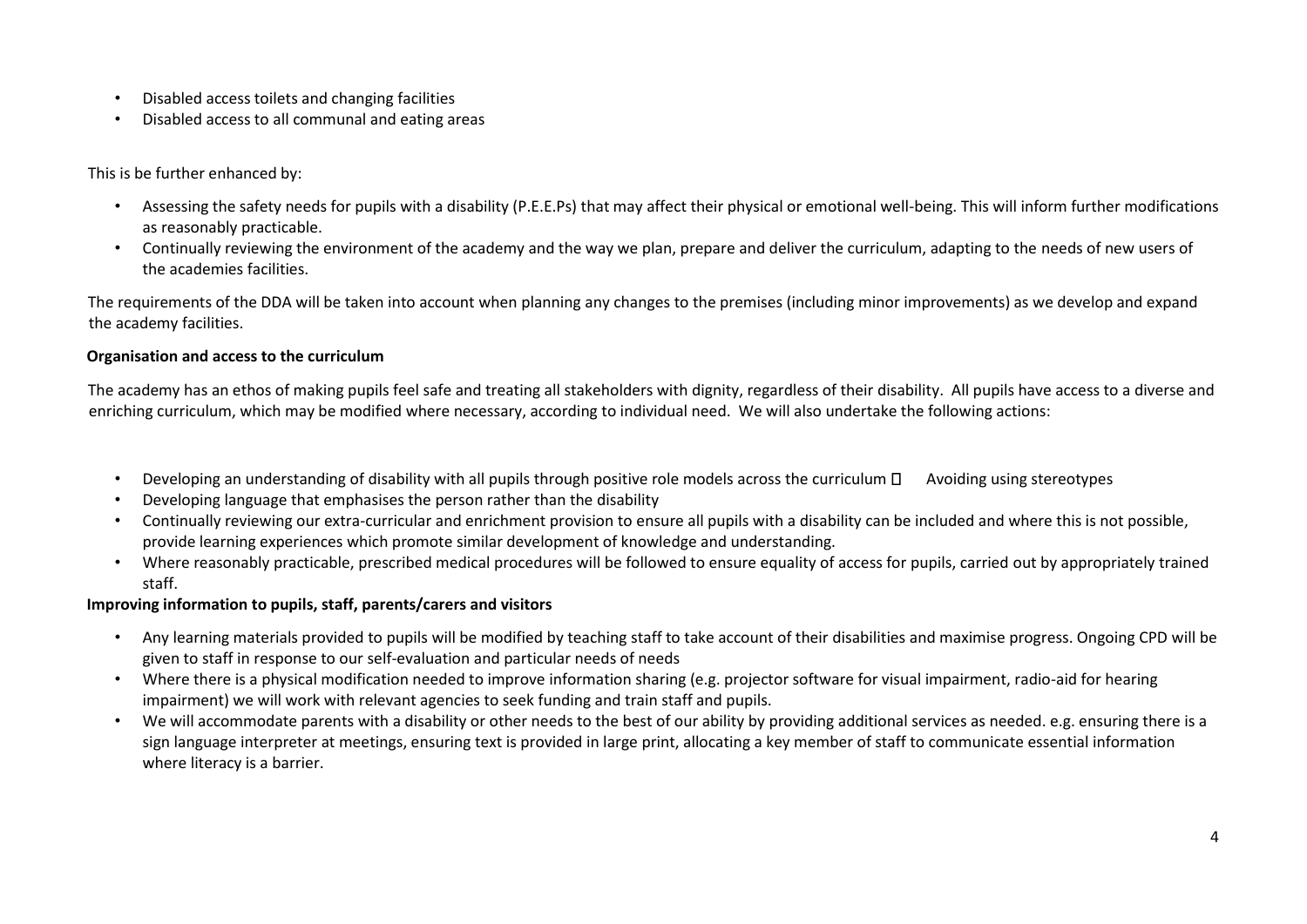# **Discovery Special Academy – 3 year Accessibility Plan 2021-24**

| <b>Strand 1: Improving the</b><br><b>Physical Environment</b>                                                                                                                                                                          | <b>Actions</b>                                                                                                                                                                     | <b>Outcomes</b>                                                                                                                                                                                                                                                        | Monitored / actioned by                                         | Evaluated by / when                                                                                                                                              |
|----------------------------------------------------------------------------------------------------------------------------------------------------------------------------------------------------------------------------------------|------------------------------------------------------------------------------------------------------------------------------------------------------------------------------------|------------------------------------------------------------------------------------------------------------------------------------------------------------------------------------------------------------------------------------------------------------------------|-----------------------------------------------------------------|------------------------------------------------------------------------------------------------------------------------------------------------------------------|
| <b>Objectives</b>                                                                                                                                                                                                                      |                                                                                                                                                                                    |                                                                                                                                                                                                                                                                        |                                                                 |                                                                                                                                                                  |
| All new build work and<br>alterations to existing buildings<br>for temporary accommodation,<br>will consider the needs of<br>people with a disability and/or<br>sensory impairment.<br>(See new build plans, minutes<br>from meetings) | Audit needs as part of any<br>arising site works for<br>temporary accommodation.<br><b>Delegated Academy Budget</b>                                                                | Improved access to sites at<br>Brambles and Pennyman with<br>full access to all parts of the<br>academy.<br>Academy temporary<br>accommodation, and new build<br>when complete, fully complies<br>with Fire Regulations and<br>Health & Safety Regulations<br>and DDA. | Senior Leadership Team and<br>ABM                               | PSG and Trust Board Summer<br>2021 for temporary<br>PSG and Trust Board Summer<br>2022 for new build<br>Direct Access Consultancy -<br>Audit to check compliance |
| Create an additional classroom<br>on the Brambles site to<br>accommodate the increase in<br>numbers due to an extra year<br>in temporary accommodation<br>(DfE delay)                                                                  | Work with Brambles to develop<br>additional teaching space. SLT<br>to decide on the most<br>appropriate spaces to use for<br>each academy.<br>Furnish and set up new<br>classroom. | Children have access to the<br>facilities and spaces required to<br>ensure holistic development.                                                                                                                                                                       | <b>Brambles and Discovery Senior</b><br>Leadership Team and ABM | SLT/ABM summer 2021<br>Snagging Autumn 2021                                                                                                                      |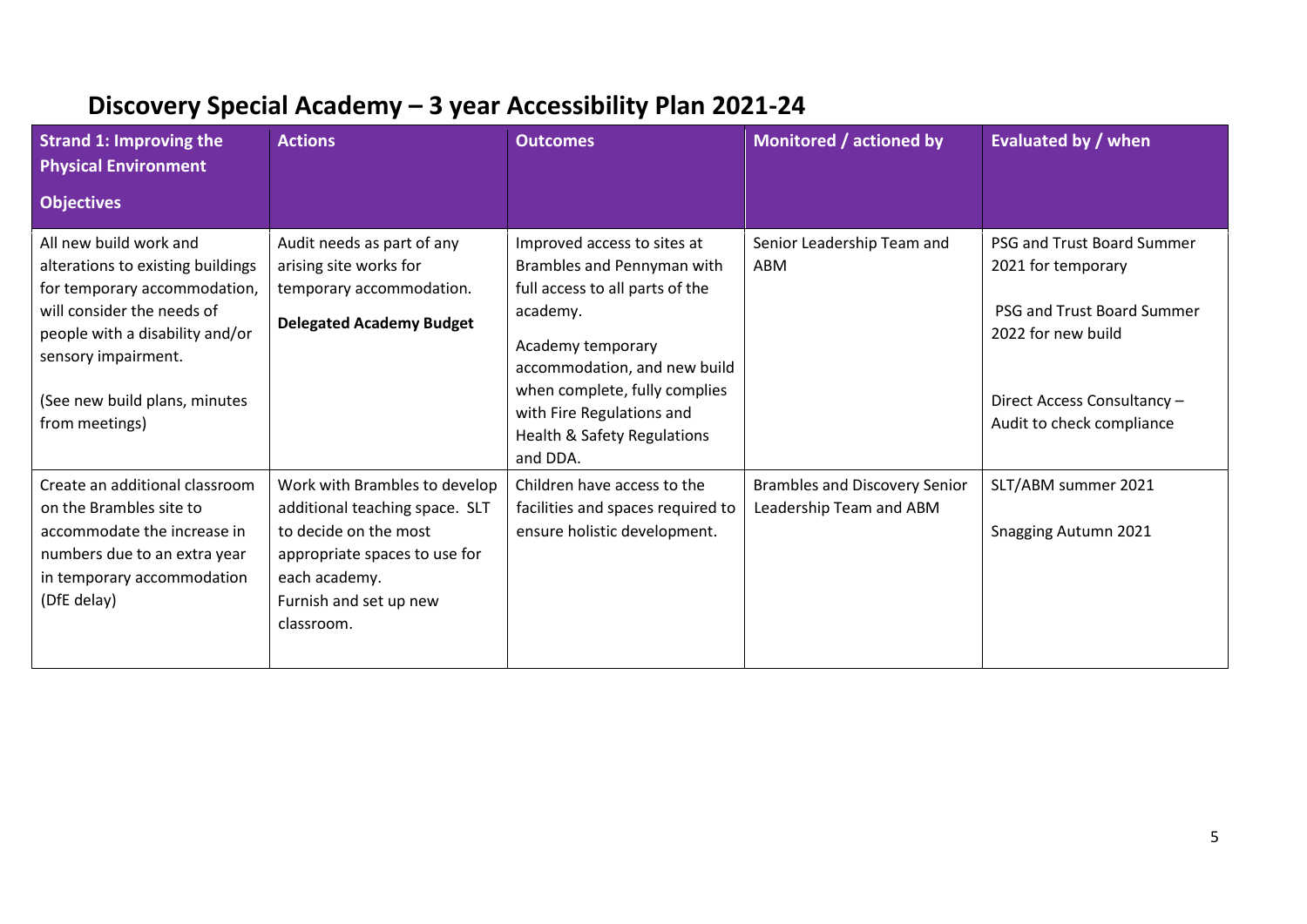| Access to sensory and soft play | Sensory room development to     | Children have access to the       | Senior Leadership Team and     | SLT Autumn 2021              |
|---------------------------------|---------------------------------|-----------------------------------|--------------------------------|------------------------------|
| spaces                          | support the additional year in  | facilities and spaces required to | teaching staff                 |                              |
|                                 | temporary accommodation on      | ensure holistic development.      |                                | Direct Access Consultancy -  |
|                                 | Brambles site (summer 2021)     |                                   |                                | Audit to check compliance    |
|                                 |                                 |                                   |                                |                              |
|                                 | Access to soft play and large   |                                   |                                |                              |
|                                 | sensory spaces to be            |                                   |                                |                              |
|                                 | timetabled and facilitated by   |                                   |                                |                              |
|                                 | staff/SLT at Pennyman.          |                                   |                                |                              |
| Ensure access to relevant       | Meet with therapists to discuss | Children have access to the       | Senior Leadership Team EL, OT, | Ongoing throughout 2021/2022 |
| therapists such as              | requirements/equipment          | facilities and spaces required to | Physio, SaLT                   |                              |
| OT/Physio/SaLT by utilising     | needed. Timetable access on     | ensure holistic development.      |                                |                              |
| space within the temporary      | both sites dependent on need.   |                                   |                                |                              |
| accommodation and ensuring      |                                 |                                   |                                |                              |
| access to therapists on site at | Procure and purchase furniture  |                                   |                                |                              |
| Pennyman                        | and equipment needed for        |                                   |                                |                              |
|                                 | therapy space.                  |                                   |                                |                              |
|                                 |                                 |                                   |                                |                              |
|                                 | <b>Delegated Academy Budget</b> |                                   |                                |                              |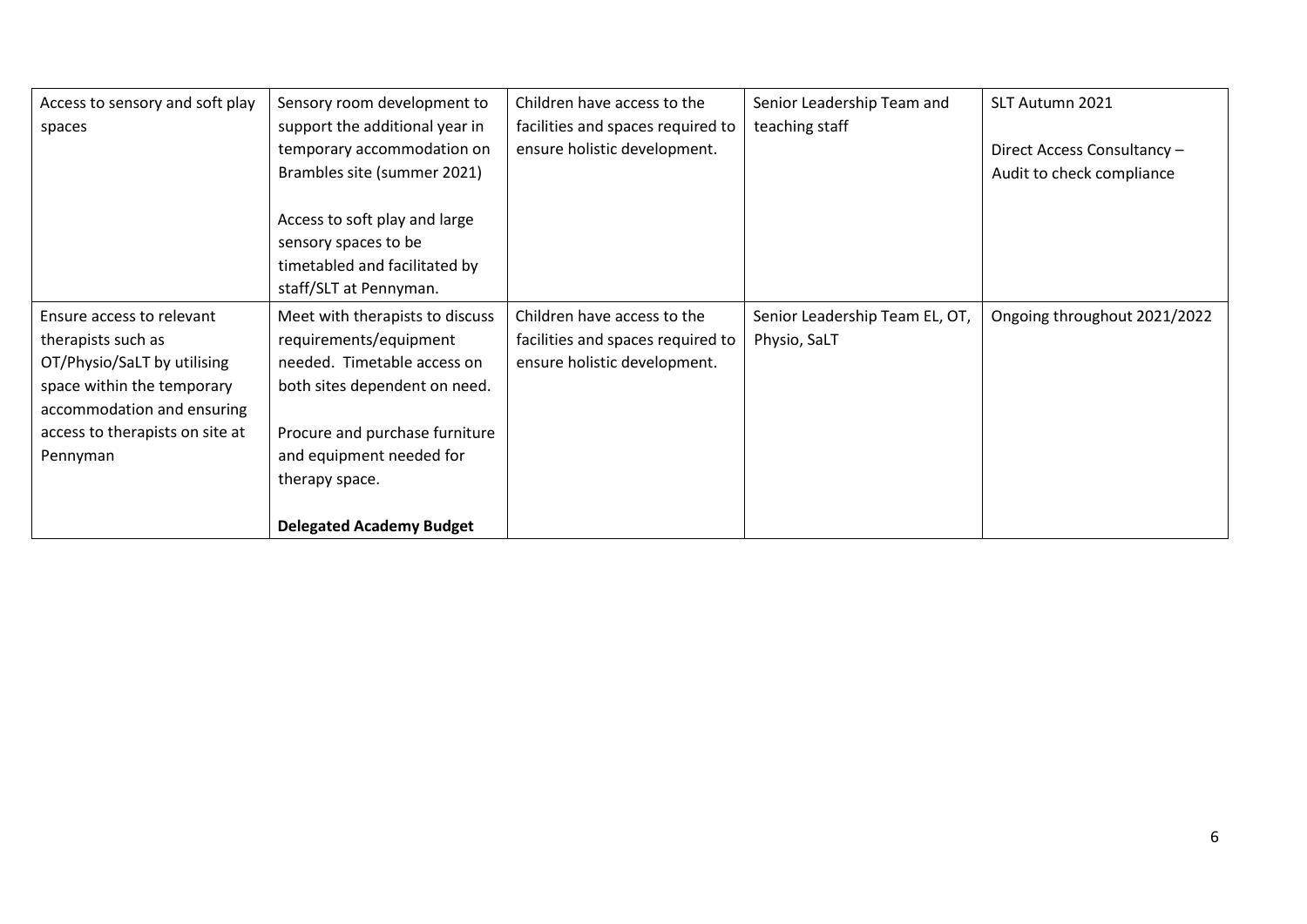| <b>Strand 2: Improving access</b><br>to the curriculum                                                                                                                     | <b>Actions</b>                                                                                                                                                                                                                                                                                                                                                                                                                                                                                                                             | <b>Outcomes</b>                                                                                                                                                                                                                                                                                                                                                                        | Monitored / actioned by | <b>Evaluated by / when</b>                              |
|----------------------------------------------------------------------------------------------------------------------------------------------------------------------------|--------------------------------------------------------------------------------------------------------------------------------------------------------------------------------------------------------------------------------------------------------------------------------------------------------------------------------------------------------------------------------------------------------------------------------------------------------------------------------------------------------------------------------------------|----------------------------------------------------------------------------------------------------------------------------------------------------------------------------------------------------------------------------------------------------------------------------------------------------------------------------------------------------------------------------------------|-------------------------|---------------------------------------------------------|
| <b>Objectives</b>                                                                                                                                                          |                                                                                                                                                                                                                                                                                                                                                                                                                                                                                                                                            |                                                                                                                                                                                                                                                                                                                                                                                        |                         |                                                         |
| Ensure all staff have full<br>information about pupil needs<br>Ensure all staff are aware of the<br>routes of enquiry should they<br>need to access further<br>information | Update care plans for children<br>with a disability and incorporate<br>diagnoses into all relevant<br>documents.<br>Ensure that the classroom is<br>optimally organised for<br>disabled/medical/sensory<br>pupils.<br>Review transition arrangements<br>to include earlier and continued<br>links with the Early Years<br>Support service and local special<br>secondary settings; identify<br>additional transition<br>opportunities for pupils who<br>may need further support<br>transferring to the academy or<br>to secondary school. | Remove barriers to learning and<br>participation; All staff are fully<br>aware of pupil needs and<br>updated with any changes. As a<br>result of this, pupils' needs are<br>effectively met upon entry to<br><b>Discovery Special</b><br>Academy. All pupils with a<br>disability have full access to the<br>curriculum and are making<br>progress in line with their<br>expectations. | Senior Leadership Team  | Local Academy<br>Committee/Challenge Board<br>(Ongoing) |
| Review and update training<br>needs for pupils with specific<br>communication difficulties (e.g.<br>hearing impairment/visual<br>impairment/speech delay)                  | Termly or Annual review of<br>pupils by specialist staff;<br>strategies followed by staff;<br>identify staff who require<br>additional training; Implement<br>training.                                                                                                                                                                                                                                                                                                                                                                    | All staff are fully aware of needs<br>of pupils in the academy and<br>these pupils are making<br>expected progress.                                                                                                                                                                                                                                                                    | Senior Leadership Team  | Local Academy<br>Committee/Challenge Board<br>(Ongoing) |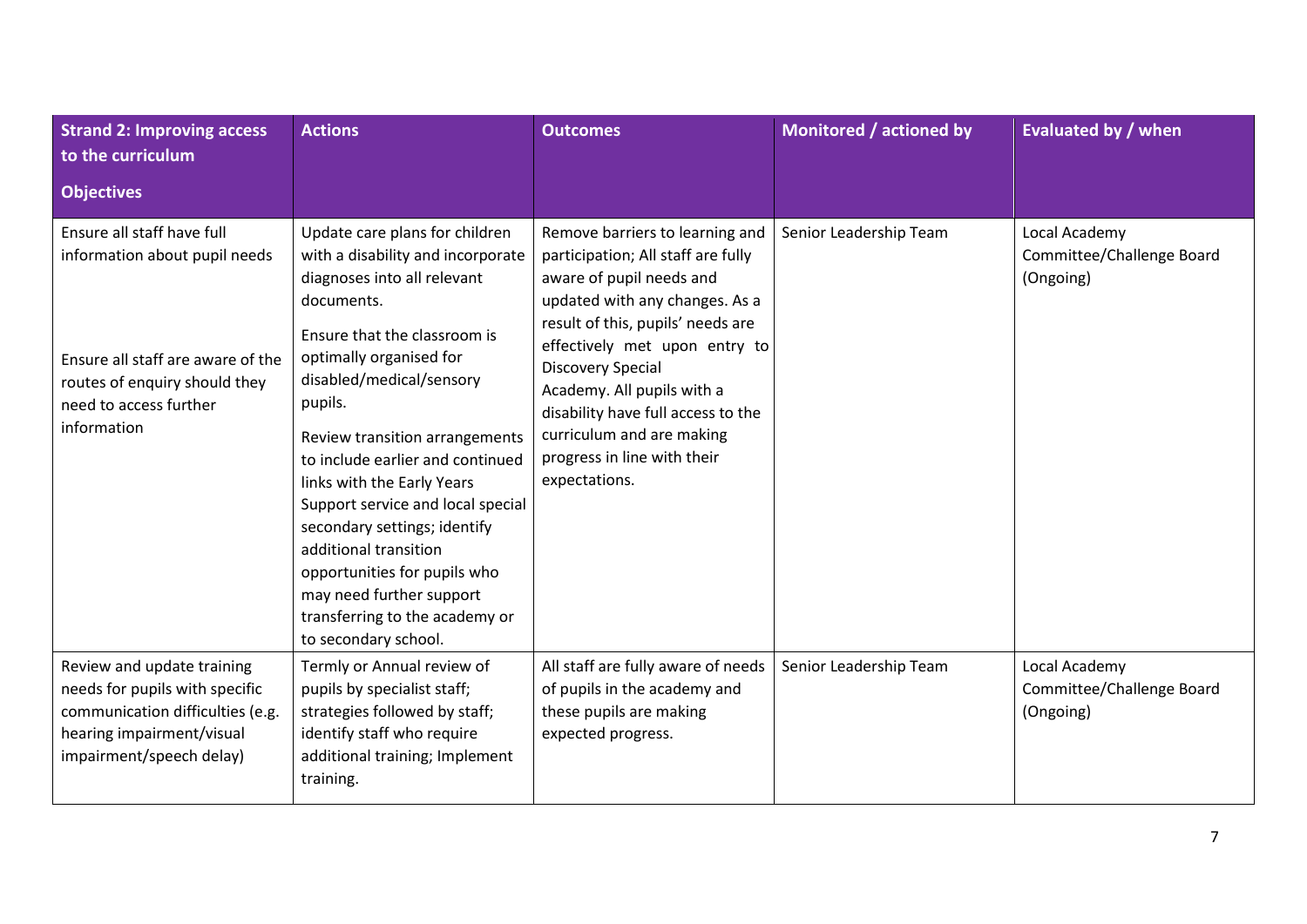| Ensure all exam concessions are<br>identified and implemented in<br>accordance with JCQ<br>requirements.                                                                                                                                                               | Audit needs of pupils;<br>Implement testing ; Share and<br>plan with staff; SATs<br>arrangements made annually as<br>required for individuals                                                                                                                                                                                     | All pupils and parents are clear<br>when SATs concessions apply;<br>there are effective management<br>arrangements in place to<br>support pupils' disabilities and<br>learning needs                                                                                                                                                                                     | Senior Leadership Team | Local Academy<br>Committee/Challenge Board<br>(Ongoing) |
|------------------------------------------------------------------------------------------------------------------------------------------------------------------------------------------------------------------------------------------------------------------------|-----------------------------------------------------------------------------------------------------------------------------------------------------------------------------------------------------------------------------------------------------------------------------------------------------------------------------------|--------------------------------------------------------------------------------------------------------------------------------------------------------------------------------------------------------------------------------------------------------------------------------------------------------------------------------------------------------------------------|------------------------|---------------------------------------------------------|
| Consider the roles of staff and<br>ensure all teachers and support<br>staff are:<br>fully skilled in differentiation for<br>pupils with a disability<br>fully skilled in communicating<br>with pupils using verbal, PECS<br>and Makaton as a means of<br>communication | The roles and deployment of<br>staff are reviewed annually in<br>line with Job descriptions,<br>performance management and<br>career progression.<br>Provision of any relevant<br>updates via CPD on learning<br>difficulties and disability.<br>Monitoring through work<br>scrutiny (Ongoing)                                    | Removal of all barriers to<br>learning and participation; Staff<br>are confident fulfilling the roles<br>for which they are employed and<br>all pupils with a disability<br>have appropriate differentiation<br>and are making expected<br>progress.                                                                                                                     | Senior Leadership Team | Local Academy<br>Committee/Challenge Board<br>(Ongoing) |
| Ensure pupils with a disability<br>which affects behaviour (i.e<br>ADHD) have appropriate &<br>effective provision to enable<br>them to access the curriculum                                                                                                          | Commission external providers<br>where necessary (Ongoing)<br>Evaluate behaviour needs of<br>pupils and adjust curriculum to<br>promote improved<br>behaviour/rewards (ongoing)<br>Review progress (ongoing)<br>Training programme for<br>specialist Behaviour and Pastoral<br>staff (Ongoing)<br><b>Delegated Academy Budget</b> | Removal of all barriers to<br>learning and participation; pupils<br>whose behaviour is as a result of<br>their disability receive<br>specialised support to improve<br>their behaviour and access a<br>curriculum appropriate to their<br>need, making expected<br>progress. Accurate records are<br>maintained; improved data<br>assists with whole school<br>planning. | Senior Leadership Team | Local Academy<br>Committee/Challenge Board<br>(Ongoing) |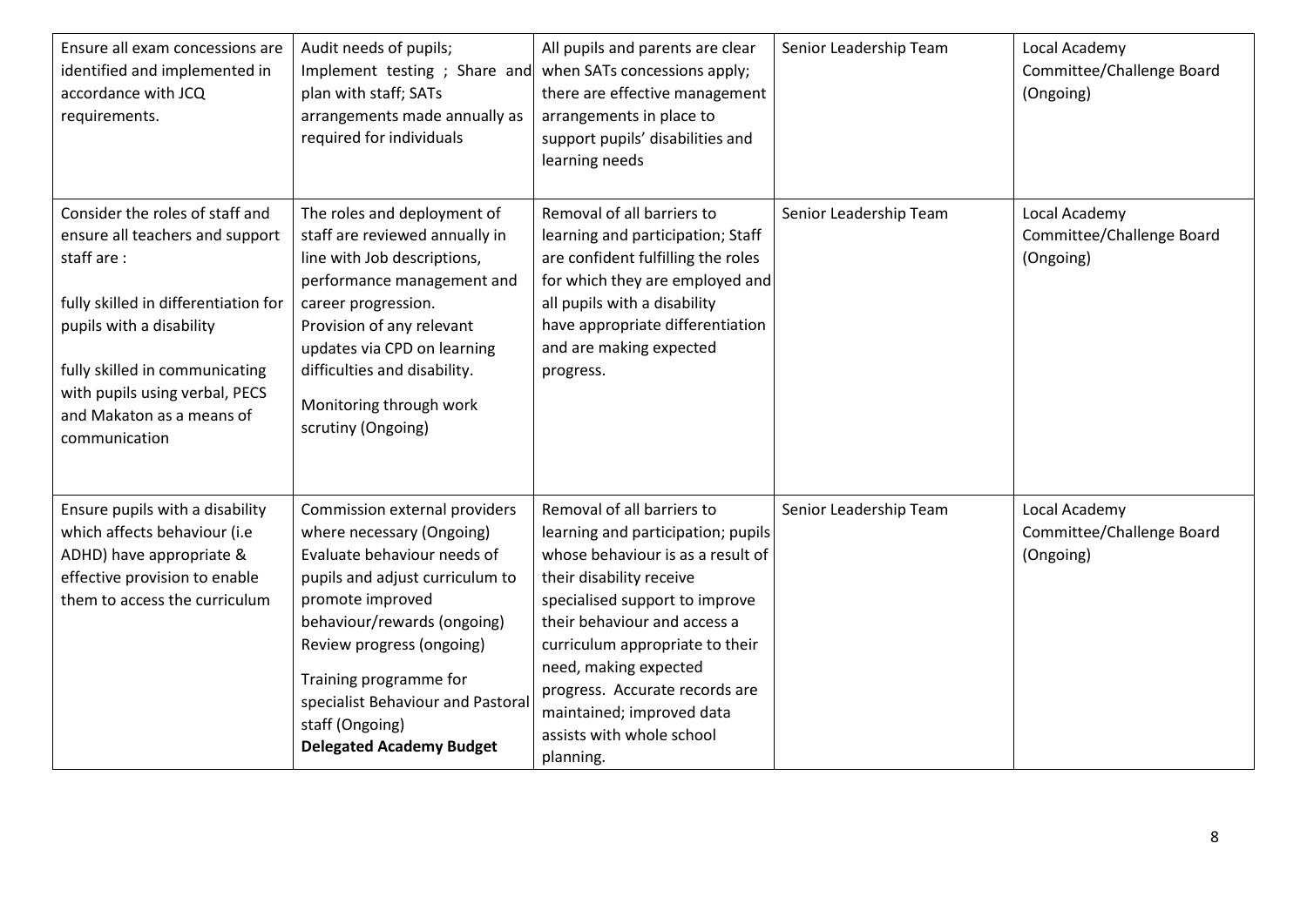| Providing information for<br>disabled or sensory impaired<br>pupils in alternative formats | Typical info. to consider<br>• homework<br>• worksheets<br>• teacher marking / feedback<br>• pupil notices / news                                                                                                                                                                                                                                                                     | Removal of potential barriers to<br>learning | Senior Leadership Team<br>All teaching and learning staff | Local Academy<br>Committee/Challenge Board<br>(Ongoing) |
|--------------------------------------------------------------------------------------------|---------------------------------------------------------------------------------------------------------------------------------------------------------------------------------------------------------------------------------------------------------------------------------------------------------------------------------------------------------------------------------------|----------------------------------------------|-----------------------------------------------------------|---------------------------------------------------------|
|                                                                                            | How?<br>• written information to be<br>available in larger font sizes •<br>pictorial supporting images to<br>be used where possible<br>• use of colour to differentiate<br>and make text easier to read •<br>worksheets etc. to be provided<br>which meet the need of<br>individual<br>• written feedback to be<br>• PECS symbols / Makaton signs<br>• discussed verbally with pupils |                                              |                                                           |                                                         |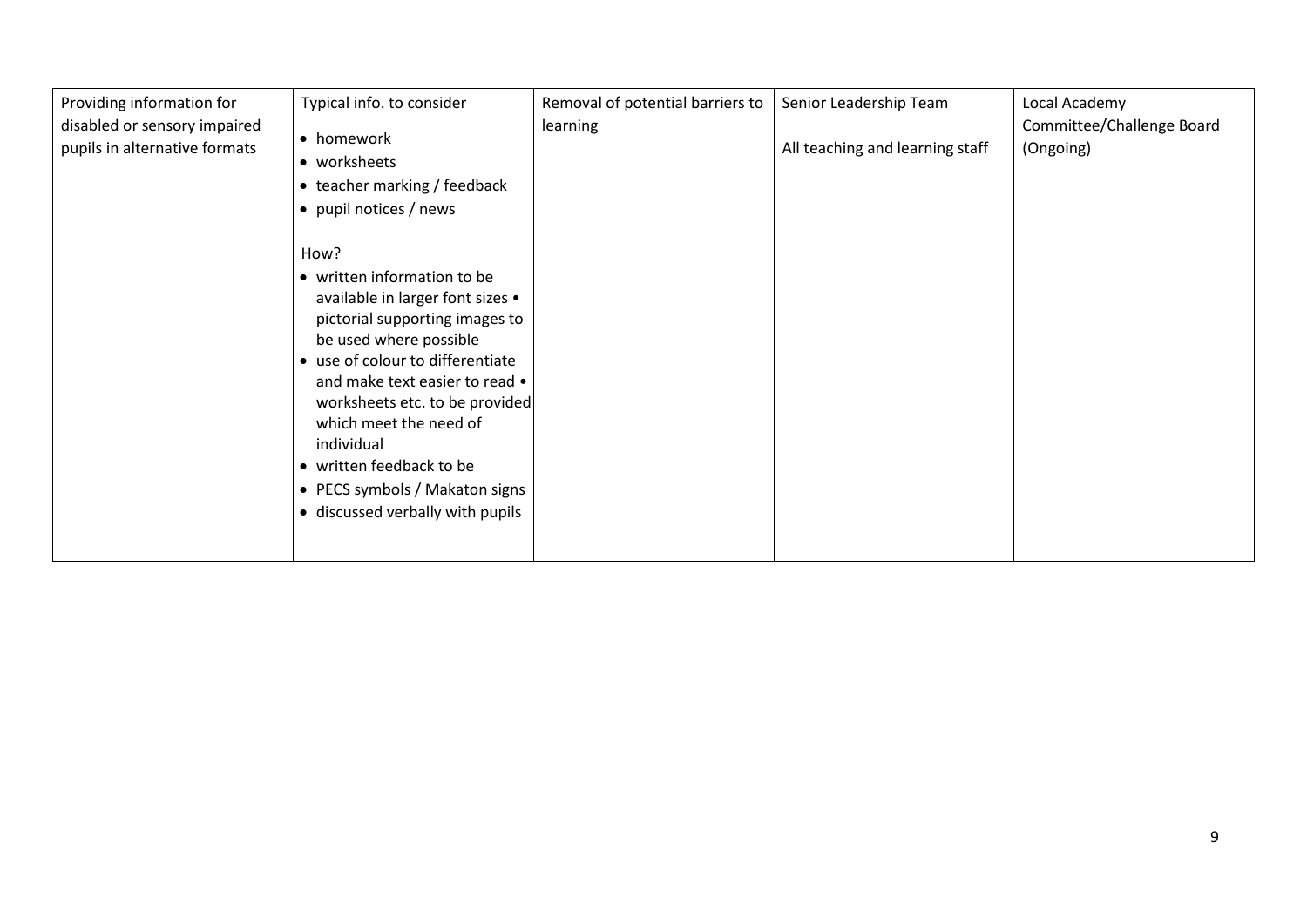| <b>Strand 3: Improving provision Actions</b><br>of information to all<br><b>stakeholders</b> |                                                                                                                                                                                                                                                                                                                                                        | <b>Outcomes</b>                                                                                                                                                                                                                                                                                                         | Monitored / actioned by                 | <b>Evaluated by / when</b>                 |
|----------------------------------------------------------------------------------------------|--------------------------------------------------------------------------------------------------------------------------------------------------------------------------------------------------------------------------------------------------------------------------------------------------------------------------------------------------------|-------------------------------------------------------------------------------------------------------------------------------------------------------------------------------------------------------------------------------------------------------------------------------------------------------------------------|-----------------------------------------|--------------------------------------------|
| Increased availability of written<br>material in alternative formats<br>(when requested).    | Include statement on website<br>that all official documents could<br>be produced in alternative<br>formats, including translation.<br>(Ongoing)<br><b>Delegated Academy Budget</b>                                                                                                                                                                     | All parents are aware of this<br>service.                                                                                                                                                                                                                                                                               | Senior Leadership Team                  | Local Academy Committee<br>(ongoing)       |
| Improve accessibility of<br>information available to parents                                 | Continue to redevelop website<br>with easier interface and<br>improved accessibility with web<br>optimisation<br><b>Delegated Academy Budget</b>                                                                                                                                                                                                       | Parents report they find it easier<br>to find information they need.                                                                                                                                                                                                                                                    | Senior Leadership Team                  | Local Academy<br>Committee/Challenge Board |
| Ensure medical needs of pupils<br>are well understood and plans<br>are in place for them.    | Annual audit of medical needs<br>(JD/AT/AW each September,<br>then 1/2 termly)<br>Identify and implement training<br>plan for first aiders and named<br>key workers. (AT/CT Ongoing)<br>Follow graduated response for<br>pupils with significant medical<br>conditions where this impacts on<br>cognition (Ongoing)<br><b>Delegated Academy Budget</b> | All relevant staff are aware of<br>pupils' medical needs and plans<br>are clear and implemented<br>effectively. Staff training is<br>implemented where necessary.<br>More reliable medical tracking<br>system in place offering<br>enhanced features.<br>Savings<br>would be made if purchased<br>across the TVE trust. | Senior Leadership Team and all<br>staff | Local Academy Committee<br>(Ongoing)       |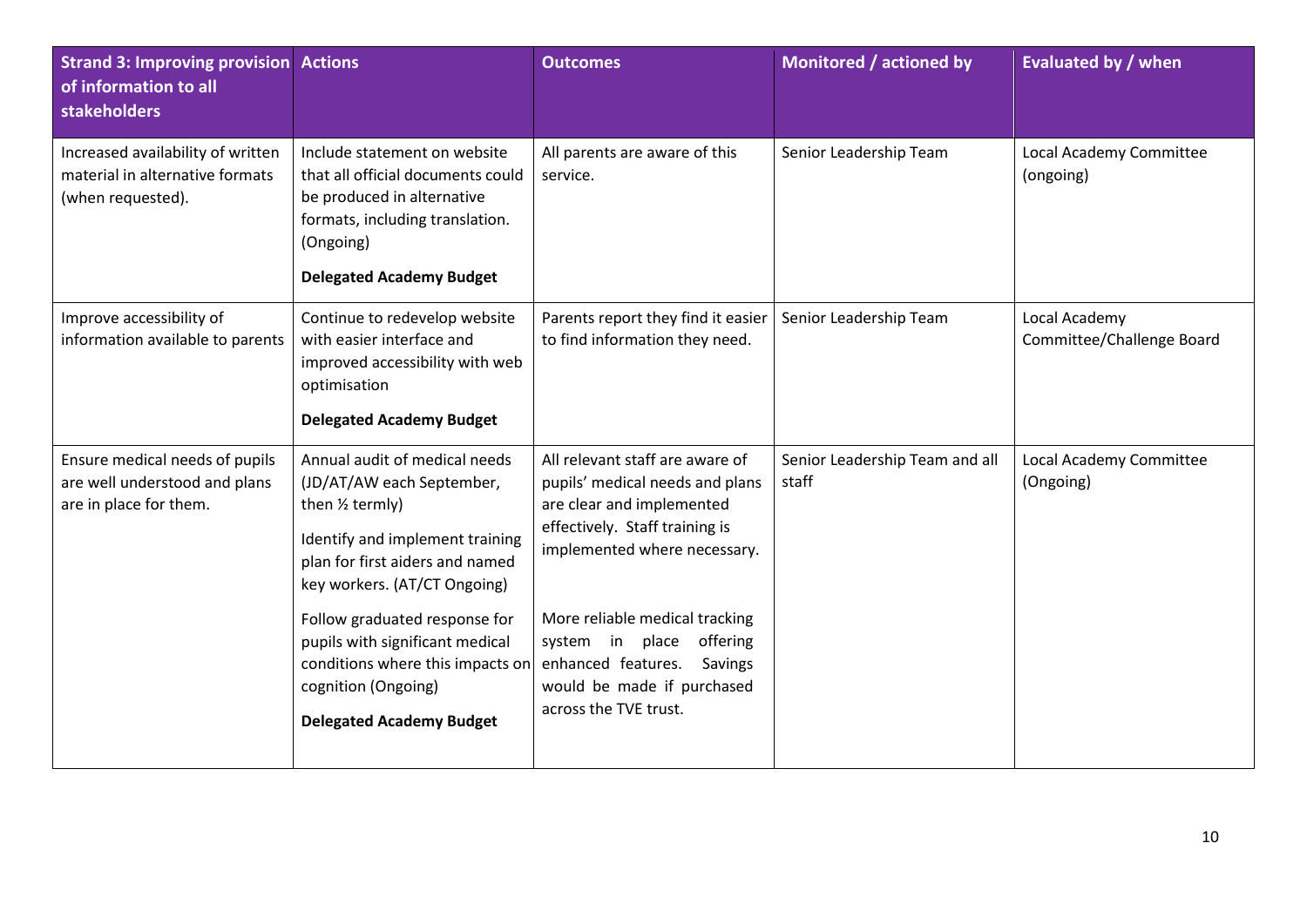| <b>Strand 4: Equality Act /</b><br><b>Public Sector Equality Duty -</b><br><b>Whole academy actions</b> | <b>Actions</b>                                                                                                                                                                                                                                     | <b>Outcomes</b>                                                                                                                                                                      | Monitored / actioned by | <b>Evaluated by / when</b>           |
|---------------------------------------------------------------------------------------------------------|----------------------------------------------------------------------------------------------------------------------------------------------------------------------------------------------------------------------------------------------------|--------------------------------------------------------------------------------------------------------------------------------------------------------------------------------------|-------------------------|--------------------------------------|
| Discovery Staff and Trust<br>Board member training                                                      | All Trust Board members will be<br>aware of, and have a full<br>understanding of TVE Policies<br>and will receive the necessary<br>training/inset to allow them to<br>fulfil their role as Trustees<br>effectively.<br>All staff to be trained (or | <b>TVE Trust Board members will</b><br>be confident that robust<br>procedures are in place, as<br>specified in TVE Policies, and<br>have the remit to scrutinise<br>where necessary. | Senior Leadership Team  | Local Academy Committee<br>(Ongoing) |
|                                                                                                         | refresher) on Asthma/Epi Pen.<br>All relevant staff trained in<br>Paediatric First Aid.<br>Training in any other<br>Health/disability issues as<br>identified (eg Diabetes,<br>Epilepsy).                                                          | Staff confident and competent<br>to safely support the needs of<br>all pupils.                                                                                                       |                         | (Paediatric) ongoing                 |
|                                                                                                         | Relevant TAs Safe lifting /<br>handling refresher training.<br>Staff to be informed of how and<br>where to locate Equality and<br>other related policies.                                                                                          |                                                                                                                                                                                      |                         | Ongoing                              |